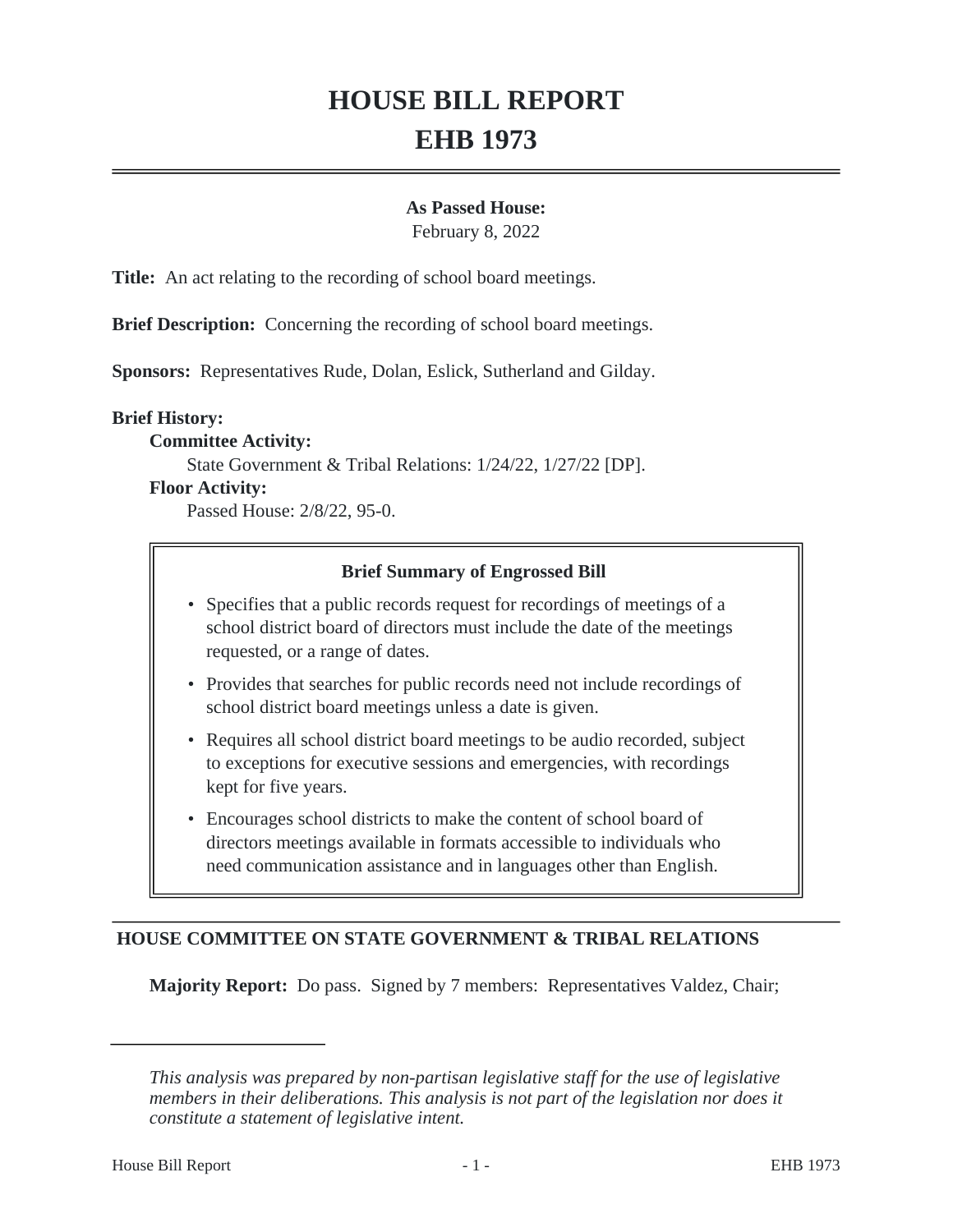Lekanoff, Vice Chair; Volz, Ranking Minority Member; Walsh, Assistant Ranking Minority Member; Dolan, Graham and Gregerson.

**Staff:** Jason Zolle (786-7124).

## **Background:**

## The Public Records Act.

The Public Records Act (PRA) generally requires state and local governmental entities to make many government records available to the public upon request. There are, however, over 500 statutory exemptions for certain records or information contained in records.

A request under the PRA must be for identifiable records. A person cannot request all or substantially all of the records of an agency. A person may, however, request all of the records regarding a particular topic or containing a particular keyword or name.

## The Open Public Meetings Act.

The Open Public Meetings Act (OPMA) requires many governmental entities to conduct their meetings in public. Any member of the public is entitled to attend a meeting subject to the OPMA without having to provide a name or fulfill any other condition. Governing bodies may not vote by secret ballot, and minutes of these meetings are open to public inspection.

The OPMA permits governmental entities to conduct meetings at sites other than the regular meeting site in emergency situations. Notice requirements do not apply to such meetings.

Governing bodies are permitted to hold nonpublic executive sessions for limited purposes. These purposes include:

- considering certain matters related to national security or a data security breach;
- considering real estate purchases or sales, when doing so publicly would affect the price;
- reviewing negotiations on publicly bid contracts, when doing so would increase costs;
- evaluating the performance of, or complaints or charges brought against, a public officer or employee;
- evaluating the qualifications of job applicants or candidates to appoint to elective office;
- discussing certain matters with legal counsel related to enforcement actions, litigation, or—in certain circumstances—potential litigation; and
- considering certain grant applications and grant awards.

## **Summary of Engrossed Bill:**

## The Public Records Act.

A PRA request for recordings of meetings of a school district board of directors must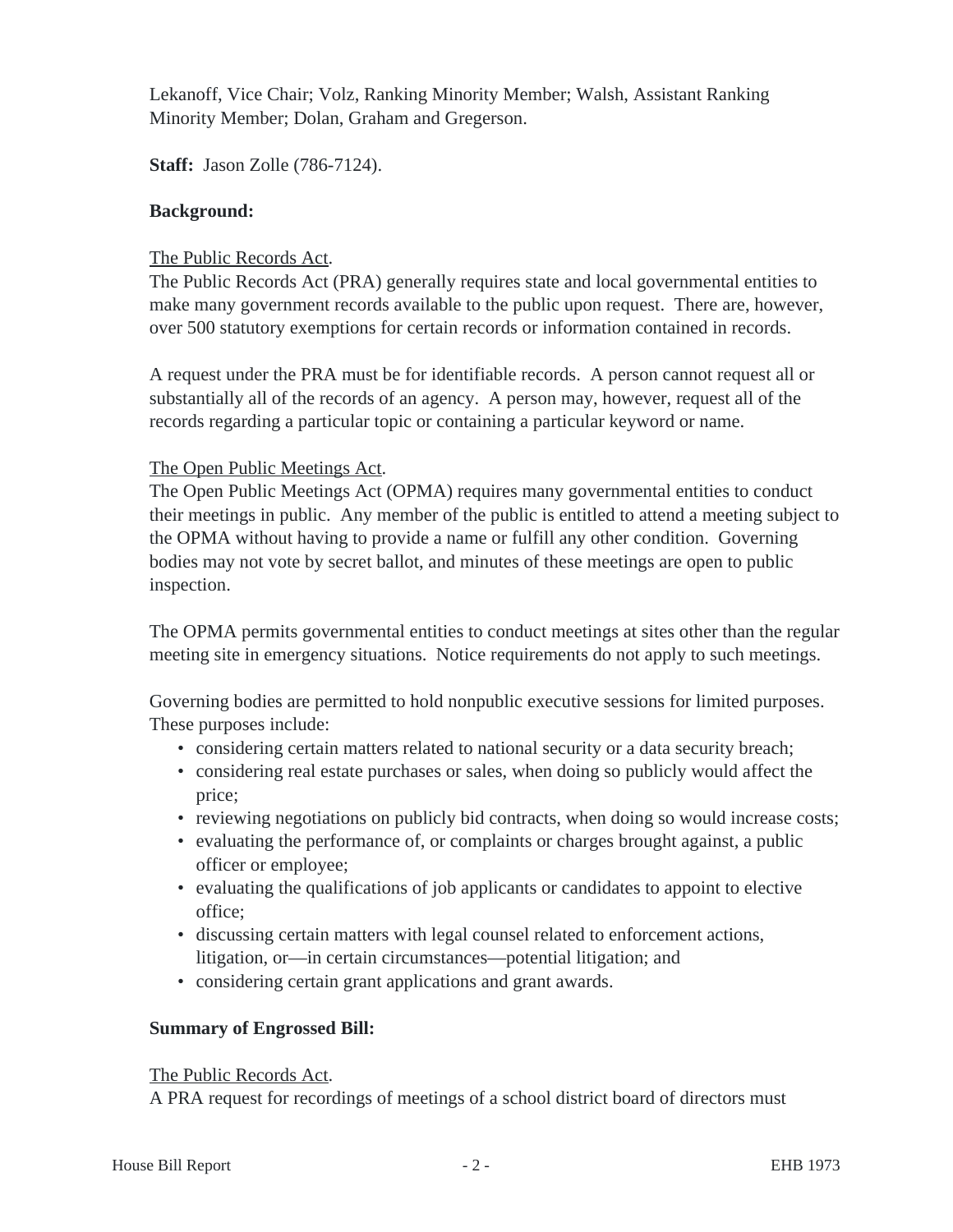specify the date of the meetings requested, or a range of dates. When a school district is searching for and providing records in response to a PRA request, the district must only consider whether the date of a meeting has been given.

It is not a violation of the PRA if the school district is unable to provide a recording of a school district board meeting because of technical issues.

## The Open Public Meetings Act.

All regular and special meetings of a school district board of directors at which a final action is taken or formal public testimony is accepted must be audio recorded, except for:

- executive sessions; and
- meetings conducted in an emergency situation.

The audio recordings must include comments made by the directors and the public, if formal public testimony was accepted. Audio recordings must be kept for at least five years.

It is not a violation of the OPMA if the school district attempts to record a meeting in good faith but, due to technological issues, a recording is not made or is unintelligible in whole or part.

Whenever possible, school districts are encouraged to make the content of school board of directors meetings available in formats accessible to individuals who need communication assistance and in languages other than English.

# **Appropriation:** None.

**Fiscal Note:** Available.

**Effective Date:** The bill takes effect on June 30, 2023.

# **Staff Summary of Public Testimony:**

(In support) Many school board meetings are recorded only through minutes, which are insufficient to describe the conversations held around motions and votes. It is important for people to have a certain level of access to school board meetings. The bill is designed narrowly to keep administrative costs for school districts low. People will not be able to request district recordings based on content—only by date. There are many ways a school district could comply: (1) a district could post recordings on YouTube; (2) Zoom allows for meetings to be recorded; or (3) cell phone applications can record meeting audio. But overall, this bill increases transparency for parents and members of the public who are unable to attend meetings.

(Opposed) None.